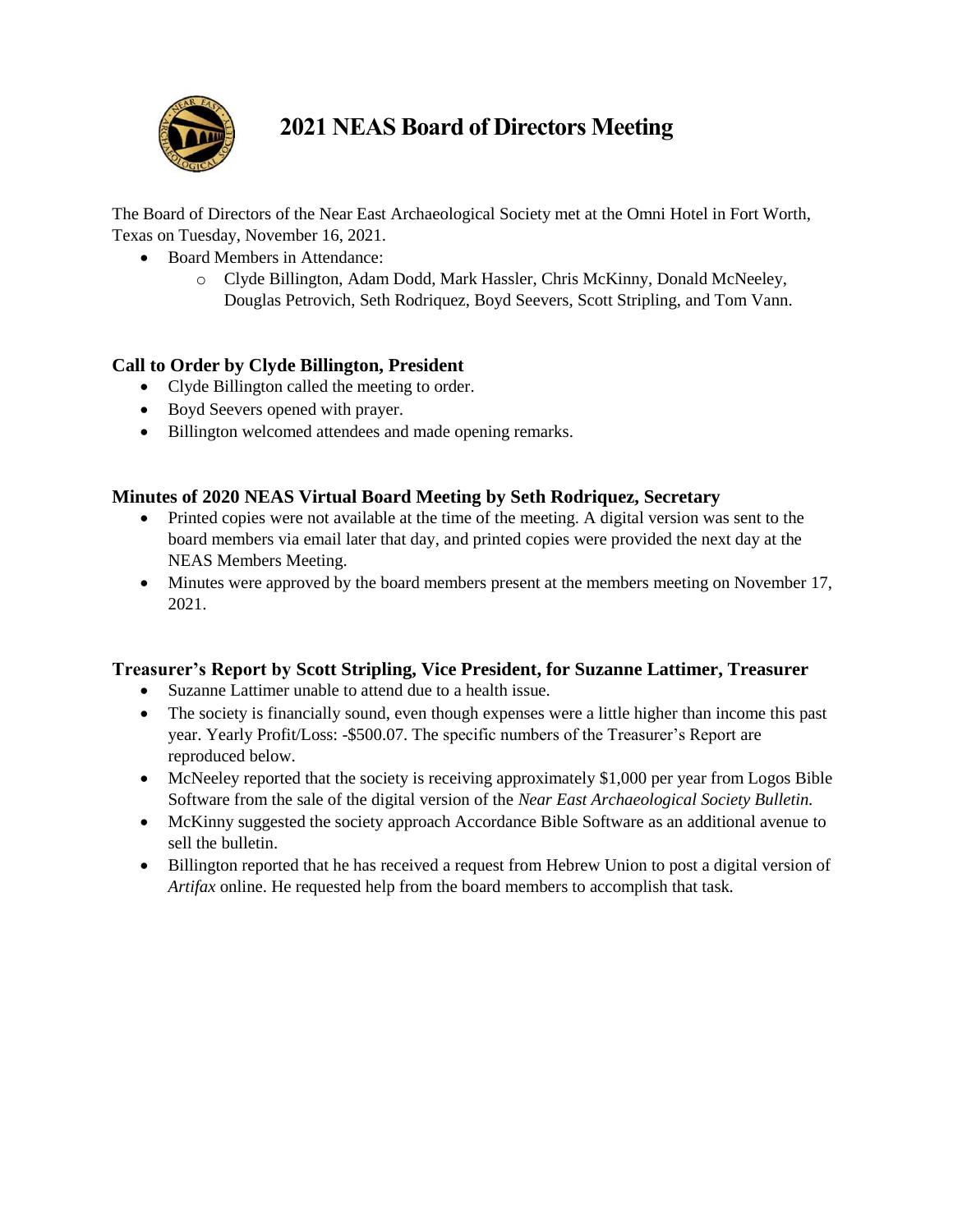# NEAR EAST ARCHAEOLOGICAL SOCIETY

| <b>Tidewater Bible College</b> |                            |                              |                       |                            |                                |  |
|--------------------------------|----------------------------|------------------------------|-----------------------|----------------------------|--------------------------------|--|
|                                | 200<br>100<br>$\mathbf{0}$ | 184<br>177<br>89             | 198<br>88             | 111<br>91                  | <b>Current Membership</b>      |  |
| Individuals<br>Institutions    |                            | 2017                         | 2018                  | 2019<br>2020               | 2021                           |  |
| <b>Activity</b>                | <b>Notes</b>               | <b>Completed 2020 Budget</b> | <b>Notes</b>          | <b>Current 2019 Budget</b> | Proposed 2022<br><b>Budget</b> |  |
| <b>Beginning Balance</b>       | Jan. 1, 2021               | \$21,928.29                  | Nov. 10, 2021         | \$22,735.62                |                                |  |
| Income/Deposits                |                            | \$6,077.04                   |                       | \$7,472.56                 |                                |  |
| Interest                       |                            | \$1.66                       |                       | \$0.86                     |                                |  |
| Expenditures                   |                            | \$6,577.11                   |                       | \$6,577.11                 | \$6,839.97                     |  |
| <b>Obligations - NEASB</b>     |                            | \$0.00                       | 2020 NEASB            | \$1283.84                  | \$1,500.00                     |  |
| <b>Obligations - Artifax</b>   |                            | \$2,202.34                   |                       | \$1,721.84                 | \$2,200.00                     |  |
| <b>Miscellaneous</b>           |                            | \$3985.89                    |                       | \$384.97                   | \$400.00                       |  |
| <b>Program Expenses</b>        |                            | \$0.00                       | Booth &<br>honorarium | \$1334.09                  | \$600.00                       |  |
| Web hosting                    |                            | \$174.75                     |                       | \$174.75                   | \$175.00                       |  |
| Administration                 |                            | \$729.87                     |                       | \$580.00                   | \$1,080.00                     |  |
| Student Scholarship            |                            | \$500.00                     |                       | \$0.00                     | \$500.00                       |  |
|                                |                            |                              |                       |                            |                                |  |
| <b>Uncommitted Funds</b>       |                            |                              |                       |                            | \$16,791.10                    |  |
| <b>Yearly Profit/Loss</b>      |                            | $-$500.07$                   |                       | \$895.45                   |                                |  |
| <b>Current Balance</b>         |                            | \$21,428.22                  |                       | \$23,631.07                |                                |  |

Prepared by Suzanne Lattimer, NEAS treasurer

### **Nominating Committee Report by Mark Hassler, Chair**

- In the last three years, the society has gradually reduced the number of board members by ten. This was an intentional reduction approved by the board of directors due to the fact that the board had become too large. As board members have moved off, they have not been replaced.
- The Class of 2024 for the Board of Directors includes four members of the Class of 2021:
	- o Clyde Billington
	- o Suzanne Lattimer
	- o Chet Roden
	- o Boyd Seevers
- There is room to expand the editorial board of *NEASB*.
- The full Nominating Committee Report appears below, including revisions that were submitted to the secretary by Hassler on December 10, 2021 with the following explanation: "In light of the discussion at this year's meeting regarding attendance issues, I removed three more names from the list of recommended directors: Efraín Velázquez, John Wineland, and Adeeb Mickahail."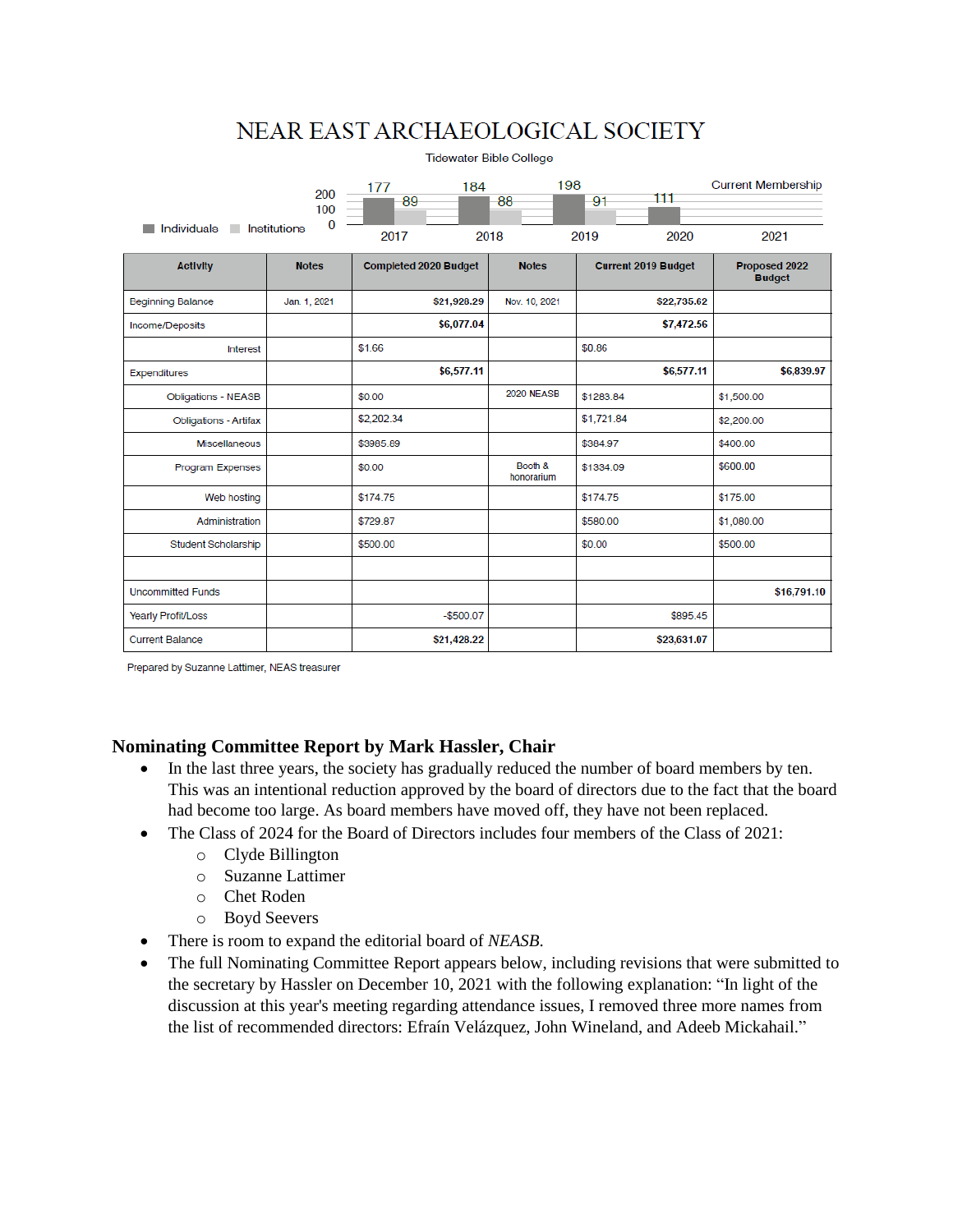### **Annual Report of the Nominating Committee**

National Meeting of the Near East Archaeological Society Fort Worth, Texas November 16-18, 2021

Prepared by the Chair of the Nominating Committee Mark Hassler (mhassler@vbts.edu)

#### **Board of Directors**

The executive committee established three conditions for renewal of board membership: willingness to serve actively, payment of society membership fees, and attendance of at least two of the last three meetings. The nominating committee recommends the following names for the class of 2024.

| Class of 2022                                                                        | Class of 2023                                                                               | Class of 2024                                                      |
|--------------------------------------------------------------------------------------|---------------------------------------------------------------------------------------------|--------------------------------------------------------------------|
| Donald McNeeley<br>Doug Petrovich<br>Randal Price<br>Robert Smith<br>Scott Stripling | Gary Byers<br>Adam Dodd<br>Mark Hassler<br>Ralph Hawkins<br>Chris McKinny<br>Seth Rodriquez | Clyde Billington<br>Suzanne Lattimer<br>Chet Roden<br>Boyd Seevers |
|                                                                                      |                                                                                             |                                                                    |

#### **Executive Officers and Chairs**

President: Clyde Billington—second term expires in 2022 Vice President: Scott Stripling—term expires in 2022; eligible for a second term Secretary: Seth Rodriquez—term expires in 2024; eligible for a second term Treasurer: Suzanne Lattimer Program Chair: Donald McNeeley Nominating Committee Chair: Mark Hassler—term expires in 2022; eligible for a second term Publications Committee Chair: James Borland

#### Near East Archaeological Society Bulletin

Editor: Chris McKinny Editorial Board: James Borland (Chair), Sara Fudge, Eugene Merrill, Rodger Young

#### Near East Archaeological Society Newsletter: Artifax

Editor: Gordon Govier

#### **Term Limits for Executive Officers**

President and Vice President: three-year term; eligible for a second term Secretary: five-year term; eligible for a second term Treasurer: term length not stipulated due to need for steady banking Program Chair: term length not stipulated Nominating Committee Chair: three-year term; eligible for a second term Publications Committee Chair: term length not stipulated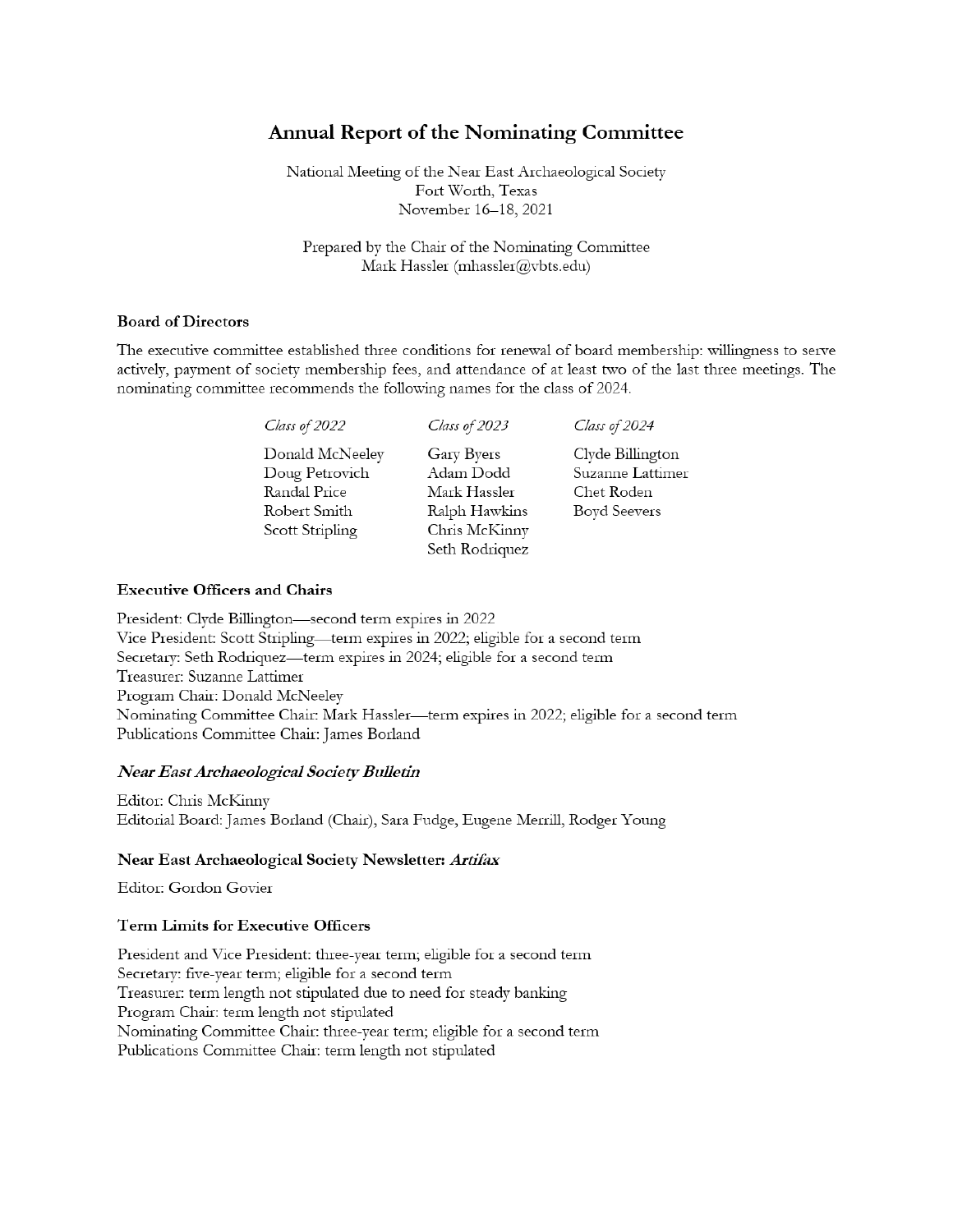### *Near East Archaeological Society Bulletin* **Report by Chris McKinny, Editor**

- The bulletin is progressing as usual. This year's issue should be ready to print by the end of the year. There will be three articles in the new issue.
- The editor is receiving a relatively steady stream of new articles submitted: three to six per year.
- The editor recommended developing a new website that included a digital version of the bulletin. Suggested charging a small fee to advertisers to help fund the website.
	- o McKinney looked into hosting the bulletin online through Scholastica, but they do not do typesetting. The society needs a digital version posted online that includes typesetting.
- Stripling asked for an update on the number of subscriptions for the bulletin. McNeeley reported that the subscriptions increased by about 230.

### *Artifax* **Report by Clyde Billington for Gordon Govier, Editor**

- The publication is doing well and subscriptions continue to grow.
- The magazine could expand if investments were made into getting better advertisements.

### **Program Report by Donald McNeeley, Chair**

- McNeeley expressed that it was good to be back in person this year after our virtual meeting in 2020. He noted that the total number of exhibitors in the conference exhibit hall has shrunk. NEAS continues to maintain a booth in the exhibit hall.
- Our guest speaker this year, Craig Evans, was paid \$1,500.
- Next year's meeting will be held in Denver, Colorado.
	- o The ETS program theme will be "Holiness." NEAS program theme will match.

### **NEAS Old Business**

• None.

### **NEAS New Business**

- Scott Stripling asked if all the people listed on the Nominating Committee's report currently meet the qualifications for being a board member.
	- o The board discussed various methods of how to keep track. The secretary is keeping a record of attendees at each board meeting which are then entered into the minutes.
	- o The board decided that the attendance at the 2020 board meeting was not required due to the unusual circumstances caused by the COVID-19 pandemic, and that the attendance list from 2019 need to be included when considering each board member's attendance record.
- Stripling proposed Shimon Gibson to be the guest speaker at next year's annual meeting.
	- o A motion was called for \$1,500 to be offered to Gibson as an honorarium.
		- Scott Stripling was first on the motion.
		- Seconded by Boyd Seevers.
		- **Motion passed.**